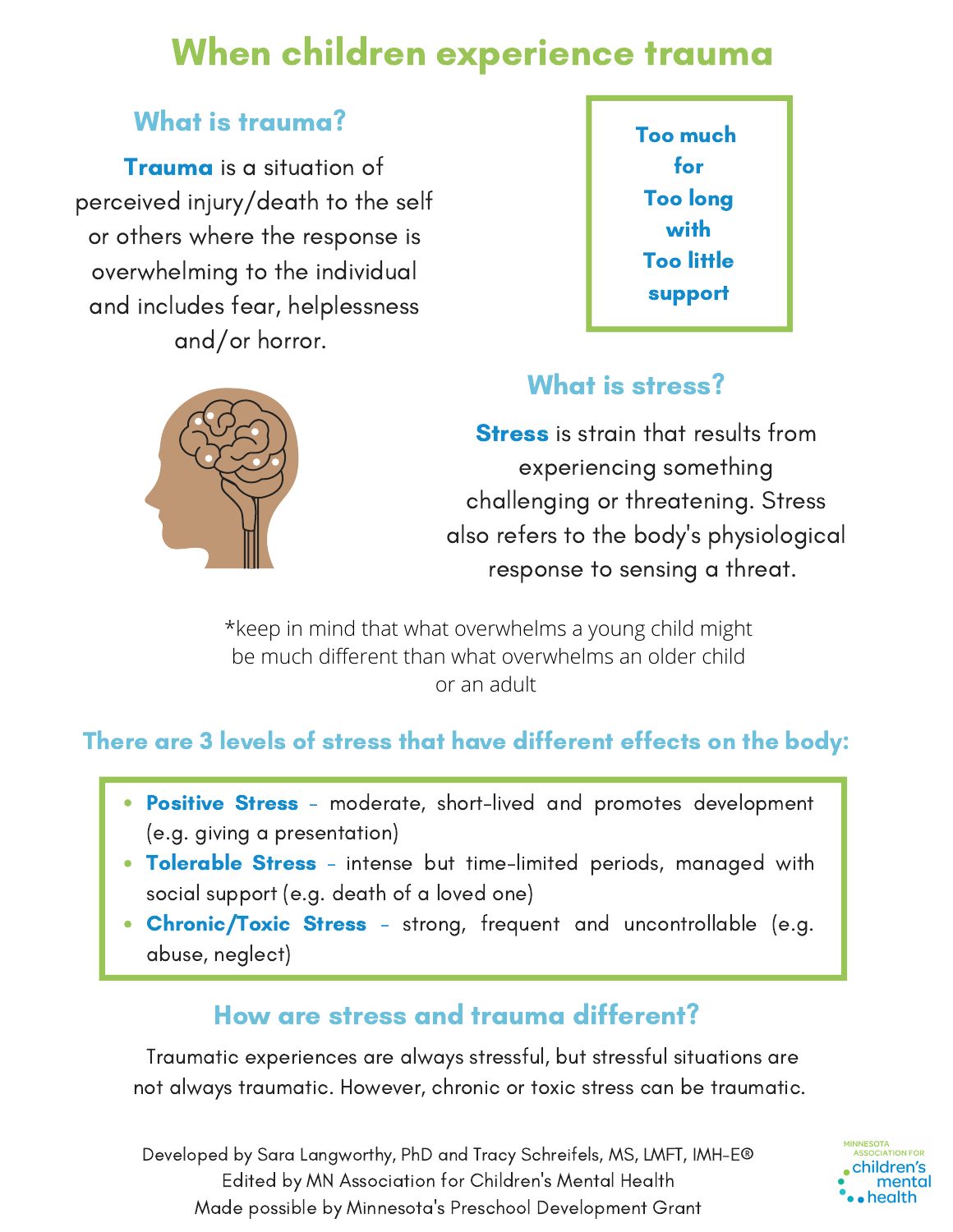## How do stress and trauma affect development?

- **Stress is a normal part of life.** When children experience stress or sense threat, their bodies release hormones to help them fight, flee, or freeze as a part of a typical protective response.
- When children experience chronic stress, their biological stress system stays 'on' causing them to remain in a **heightened state of awareness** of potential threats.
- Research indicates chronic stress early in life can have long-lasting negative effects on social, emotional, biological, and cognitive functioning, and on health and well-being later in life.
- **Stressful or traumatic experiences may override and overwhelm thinking and planning,** and instead the body defaults to more automatic survival-based responses.
- Younger children are more vulnerable to toxic stress. They are often unable to predict, prepare for, or prevent impending danger. They also have fewer coping strategies and must rely on adults for protection.

## What can this look like in young children?

\*keep in mind not all examples given are reflections of stress/trauma

#### Fight

dysregulation, irritability moving towards what feels threatening (tantrums, hitting or throwing things)

#### Fawn

avoiding conflict, appeasing trying to fix or please when something is threatening (lack of boundaries, people-pleasing)

### Flight

withdrawal, restless

moving away from what feels threatening

(running away or hiding)

#### Freeze

dissociation, detachment unable to move when something is threatening

( staring blankly, oversleeping)

Developed by Sara Langworthy, PhD and Tracy Schreifels, MS, LMFT, IMH-E® Edited by MN Association for Children's Mental Health Made possible by Minnesota's Preschool Development Grant